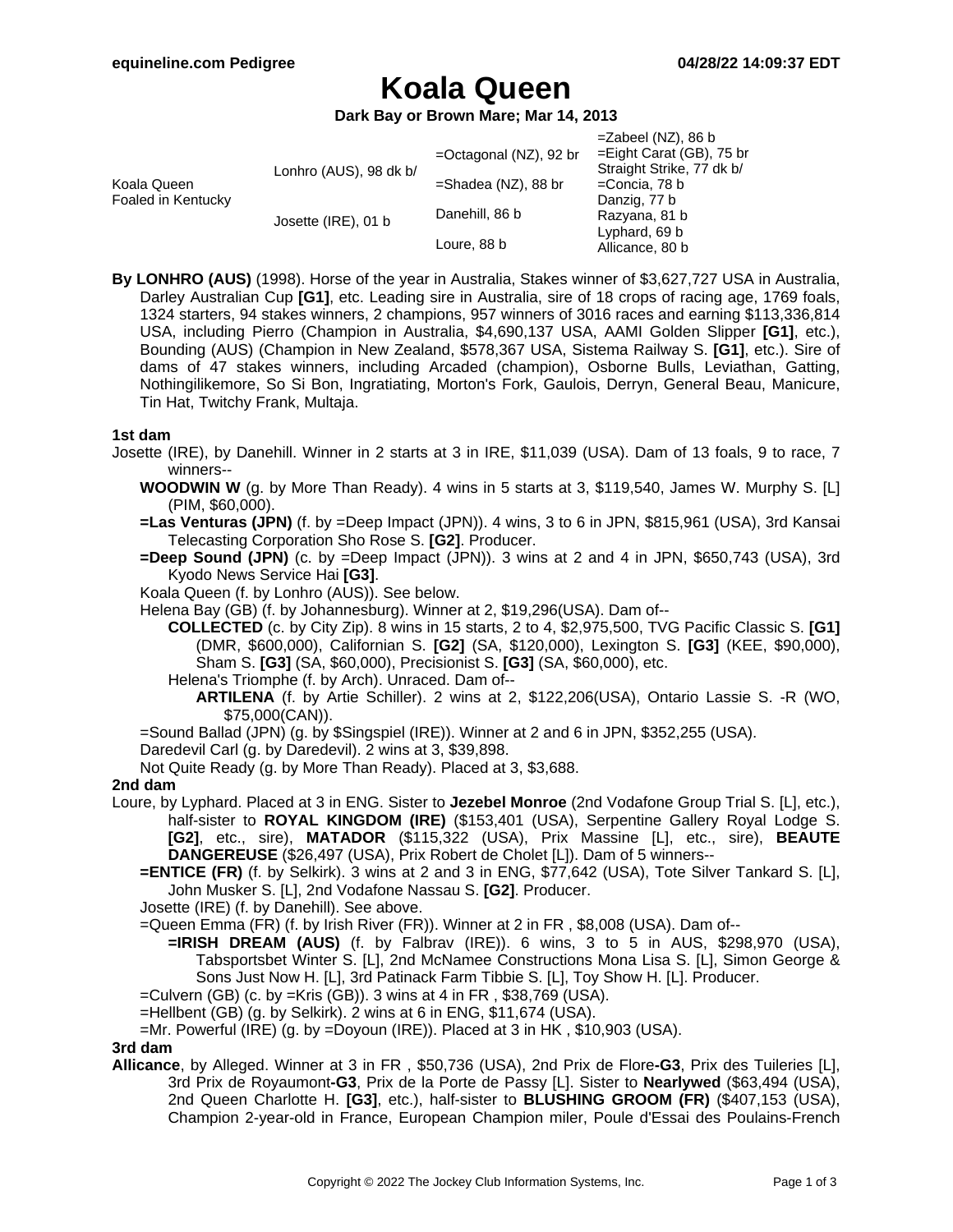# **Koala Queen**

**Dark Bay or Brown Mare; Mar 14, 2013**

Two Thousand Guineas**-G1**, etc., Leading sire in England, Leading broodmare sire in England), **=BAYRAAN** (Prix des Chenes**-G3**, etc.), **=CHATEAU GAILLARD** (\$58,452 (USA), Prix Alain de Goulaine, etc.). Dam of 8 winners--

- **ROYAL KINGDOM (IRE)** (c. by Fairy King). 3 wins in 4 starts at 2 in ENG and IRE, \$153,401 (USA), Serpentine Gallery Royal Lodge S. **[G2]**, Flame of Tara Tyros S. [L]. Sire.
- **MATADOR** (c. by Nureyev). 6 wins, 3 to 5 in ENG and FR , \$115,322 (USA), Prix Massine [L], 3rd Prix de Normandie [L]. Sire.
- **BEAUTE DANGEREUSE** (f. by Nureyev). 2 wins in 3 starts at 3 in FR , \$26,497 (USA), Prix Robert de Cholet [L]. Dam of--
	- Dangerous Gal (f. by Candy Ride (ARG)). Winner at 2 and 3, \$34,679. Dam of--
		- **Tumultuous Gal** (f. by West Ranger). Winner at 2 and 4, \$50,884, 2nd Pretty Jenny S. -R (HAW, \$15,965).
	- =Arvika (f. by Baillamont). Winner at 3 in FR , \$15,969 (USA). Dam of--
		- **=Sioux Rising (IRE)** (f. by =Danetime (IRE)). 3 wins at 3 and 5 in ENG, placed in 2 starts at 5 in IRE, \$108,815 (USA), 2nd Tyregiant.com Summer S. **[G3]**, Weatherbys Bloodstock Insurance Kilvington Fillies' S. [L]. Producer.
		- **=Premiere Chance (FR)** (f. by =Linamix (FR)). 2 wins in 4 starts at 3 in FR , \$27,810 (USA), 2nd Prix de la Seine [L]. Dam of--
			- **=GABELLA (FR)** (f. by =Archange d'Or (IRE)). 5 wins, 3 to 5 in AUS and FR , placed in 2 starts at 5 in GER, \$249,163 (USA), Mac Drink Driving Grow Up Centaurea S. [L], 2nd Escada Berenberg Cup [L], 3rd Prix Urban Sea Fonds Europeen de l'Elevage [L], Stutenpreis des Gestuts Winterhauch Kolner Stutenpreis [L].
		- =Ardent Lady (GB) (f. by =Alhaarth (IRE)). Winner at 3 in ENG, \$8,041 (USA). Dam of--
			- **=Denusa (IRE)** (f. by Aussie Rules). Winner at 2 in ITY, placed at 3 and 4 in FR. \$58,987 (USA), 3rd Premio Mantovani [L].
			- **=Gatamalata (IRE)** (f. by =Spartacus (IRE)). Winner at 5 in IRE, \$25,991 (USA), 2nd Ballygallon Stud Balanchine S. [L].
		- =Arrondie (FR) (f. by \$Inchinor (GB)). Unplaced in 2 starts in FR . Dam of--
			- **=Tagar Bere (FR)** (c. by High Yield). 13 wins, 2 to 7 in FR , \$436,603 (USA), 2nd Prix de la Californie [L], Prix Jacques Laffitte [L], 3rd Grand Prix C.I.C. Banque Privee-Criterium de Lyon [L], La Coupe de Marseille [L], Prix de Boulogne [L].
- **Jezebel Monroe** (f. by Lyphard). Winner at 3 in ENG, 2nd Vodafone Group Trial S. [L], 3rd Ballymacoll Stud S. [L]. Dam of--
	- **=LEROS (FR)** (f. by Exit to Nowhere). 3 wins in 5 starts at 3 in FR , \$48,349 (USA), Prix Robert de Cholet-Grand Prix du Lion d'Angers [L]. Dam of--
		- **=ARISTOS (IND)** (c. by Okawango). 4 wins at 5 and 6 in IND, A. C. Ardeshir Trophy [L], 3rd Major P. K. Mehra Memorial Super Mile Cup [L].
- Chancey Squaw (f. by Chief's Crown). Winner at 3, \$19,040. Dam of--
	- **AGNES DIGITAL** (c. by Crafty Prospector). 12 wins, 2 to 6 in HK and JPN, \$8,095,160 (USA), Champion older horse in Japan, Hong Kong Cup **[G1]**, Mile Championship [L], Yasuda Kinen [L], Tenno Sho Autumn [LR], February S. [LR], etc. Sire.
	- **JALISCO LIGHT** (c. by Fantastic Light). 3 wins at 2 and 3 in JPN, \$861,316 (USA), Keisei Hai [LR], Icho S. [LR], 2nd Shirafuji S. [L], 3rd Osaka Jo S. [L], Asahi Hai Futurity S. [LR].
	- **=SHELL GAME (GB)** (c. by Swain (IRE)). 3 wins at 2 and 3 in JPN, \$717,906 (USA), Tomoe Sho [LR], 2nd Mainichi Hai [LR], 3rd TV Tokyo Hai Aoba Sho [LR]. Sire.
	- **Reach for the Moon** (f. by Pulpit). Winner in 1 start at 2 in IRE, placed in 1 start at 2 in ENG, \$45,234 (USA), 3rd Meon Valley Stud Fillies' Mile **[G1]**. Dam of--
		- Visual Shock (f. by Kingmambo). Placed at 3 in JPN, \$128,098 (USA). Dam of--
			- **=BLACK'S BEACH (JPN)** (f. by =Deep Impact (JPN)). 3 wins at 3 and 4 in JPN, \$564,309 (USA), Sweetpea S. [LR].
	- Dame Ursula (GB) (f. by Elusive Quality). Unplaced in 1 start. Dam of--
		- **Fairyland** (f. by Scat Daddy). 2 wins at 2 in NA , \$101,255 (USA), 2nd Bolton Landing S. (SAR, \$20,000).
- Devil's Bones (f. by Devil's Bag). 3 wins, 3 to 5 in FR and NA , \$43,378 (USA). Dam of--
	- Kith N Kin (IRE) (f. by Spinning World). Placed at 3, \$6,995. Dam of--
		- Kidding (f. by Lemon Drop Kid). 6 wins, 2 to 5, \$147,141. Dam of--
			- **Chinomado** (c. by Regal Ransom). Winner at 2, \$91,745, 3rd Juvenile Sprint S. -R